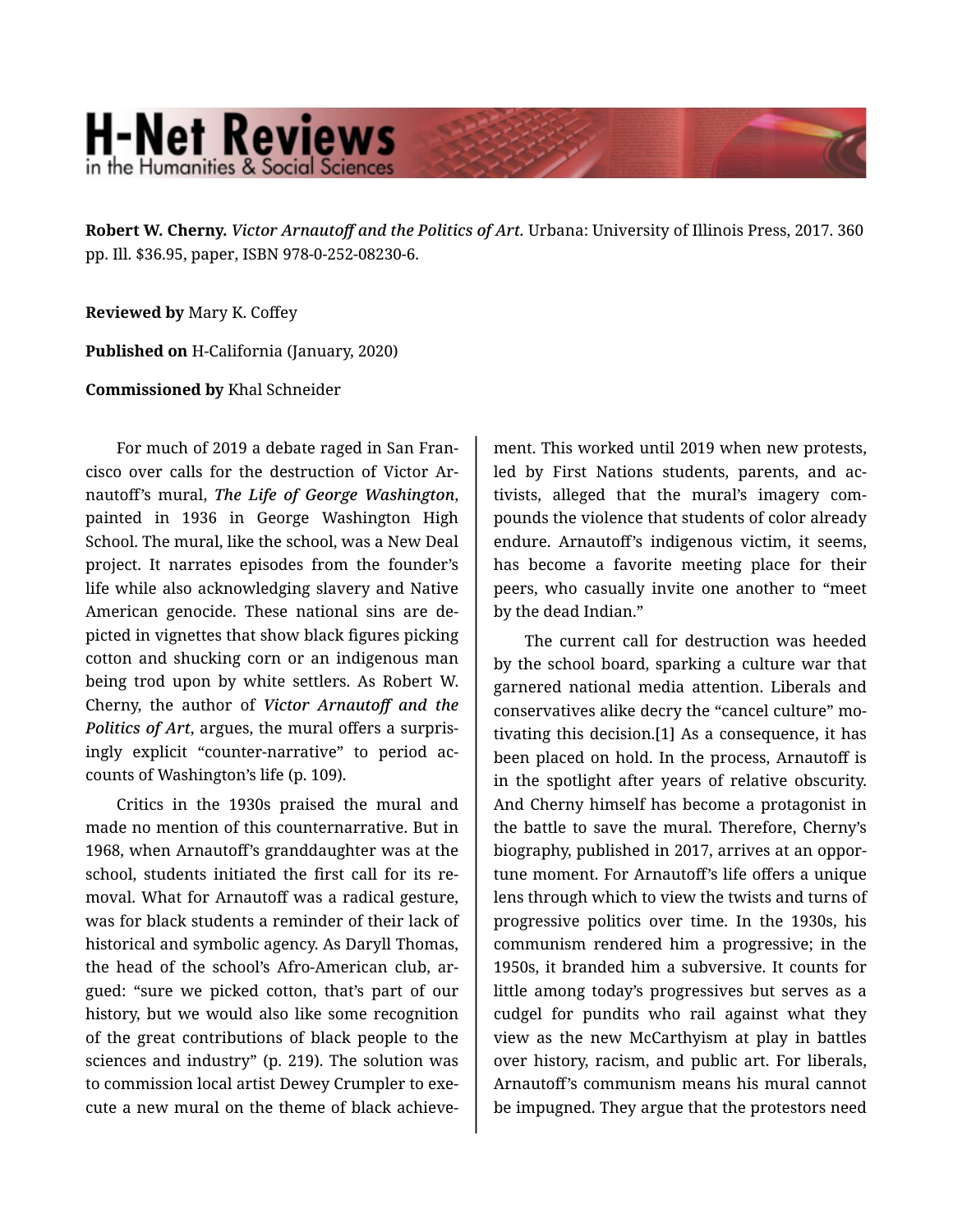to be educated about his life, and that if they knew him better, they would realize that he was on their side. For conservatives, his communism is invoked to skewer the Left, which according to them is so out of control that it is eating its own.

Cherny's biography provides some perspec‐ tive. It reveals how complex Arnautoff's relation‐ ship to communism actually was. It also shows that his art was often at the center of debates over censorship. Cherny begins with Arnautoff's birth in 1896, in Mariupol, a village in a province of what is now southeastern Ukraine. And he ends with his death, in 1979, in Leningrad at the age of eighty-three. The chapters are organized chrono‐ logically according to key phases in the artist's life as he moved from Mariupol to China, Mexico, the United States, and back to Ukraine under Soviet rule. His personal fate is set against the backdrop of major world events, from the Treaty of Portsmouth and outbreak of World War I to the civil wars that wracked Russia, China, and Mexico to the Great Depression, the Popular Front, and outbreak of World War II, and finally, McCarthy‐ ism and the Cold War. Cherny traces Arnautoff's political evolution from a pseudo-aristocratic cav‐ alry officer in the tsar's army to a member of the Communist Party (CP) and finally, an obdurate de‐ fender of the Soviet Union. Drawing upon the artist's autobiography, interviews with surviving family members, personal correspondence, the artist's FBI file, and other archival resources, Cherny builds a comprehensive account of Ar‐ nautoff's achievements. And while Arnautoff's character comes through, this is not a psychologi‐ cal portrait. Rather, the real strengths of this biog‐ raphy lie in Cherny's ability to illuminate the im‐ personal events of political history through Ar‐ nautoff's life, and to a lesser extent, his art.

For historians of California, Cherny provides valuable information about San Francisco in the boom years of the 1930s, 40s, and 50s, its immi‐ grant and working-class communities, burgeoning institutions and art scene, major industrial, civic,

and proletarian leaders, and its role in both the New Deal's public works and McCarthy-era witch hunts. Another attribute is Cherny's chronicle of the growth and collapse of communist organiza‐ tions in San Francisco, which is a subset of his survey of the city's growing Russian immigrant community during these years. Finally, in his ac‐ count of Arnautoff's battles with McCarthyism, Cherny reconstructs one of the more eloquent, and successful, self-defenses mounted by a com‐ munist during this shameful episode in US histo‐ ry.

While Cherny surveys Arnautoff's develop‐ ment as an artist, his discussion of individual works of art is brief. As he notes in the introduc‐ tion, this is not a work of art history. Therefore, readers looking for analysis of Arnautoff's murals, paintings, prints, and drawings will find little be‐ yond what is readily apparent in the works them‐ selves (many of which are reproduced in a color insert). In this respect his book complements but does not expand upon discussions of Arnautoff's murals in books by Anthony Lee, Barbara Melosh, and Karal Ann Marling, all of which focus primar‐ ily on the work he executed during the New Deal era.[2] Cherny does offer new information about his Soviet-era mosaic murals.

Chapters 1, 2, and 3 cover Arnautoff's early life. The son of an Orthodox priest from the "peas‐ ant class" (pp. 1-2) and a descendent of British expatriots, Arnautoff had genuine empathy for the poor while also feeling a sense of legitimate inher‐ itance as an artist. His parents' modest status in Mariupol afforded him advantages such as a clas‐ sical education and entrée to the officer's corps. Cherny emphasizes Arnautoff's precarious posi‐ tion as a noncommissioned officer who was nei‐ ther a member of the rank and file nor from the nobility. This precarity was exacerbated by the outbreak of the October Revolution in 1917, which resulted in large territorial losses. Cut off from his family in the Ukraine (which became part of Germany), Arnautoff ended up in Sim‐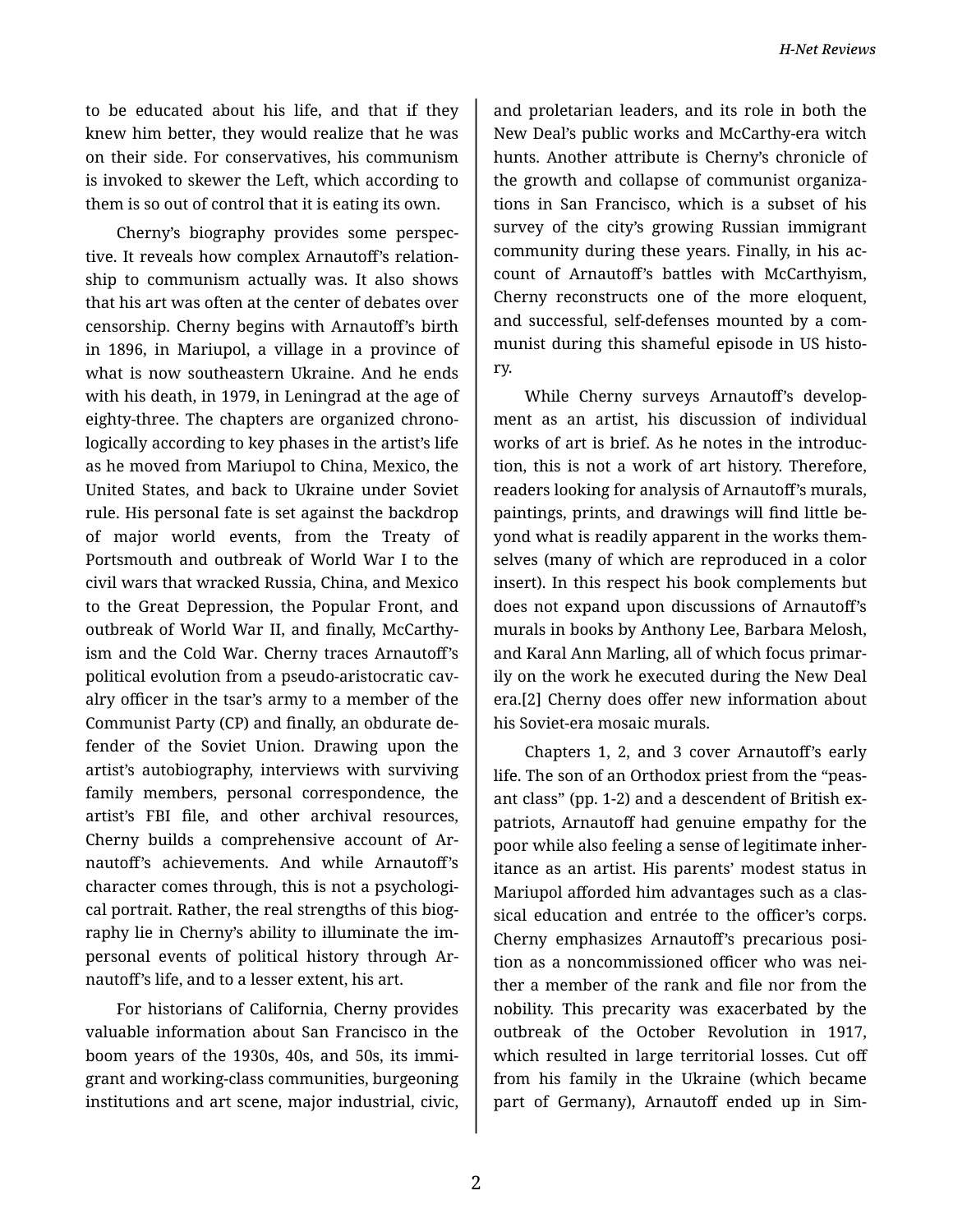birsk, a city on the Volga, where he joined the White Army. This fateful decision obfuscated his return for decades after the Bolshevik victory forced him into exile. He ended up in China, where he served in General Zhang Zoulin's cavalry, met his wife, Lydia Blonskii, and sired two of his three sons before leaving for the United States to study art.

Chapter 4 finds Arnautoff in San Francisco, where he enrolled at the California School of Fine Arts (CFSA) to study sculpture and mural painting. As his student visa neared expiration, Arnautoff moved his family to Mexico City to pursue mural art while he and Lydia applied for citizenship. Chapter 5 relates Arnautoff's years in Mexico, where he supervised work on Diego Rivera's mu‐ rals while Rivera was in San Francisco painting frescos at the Stock Exchange and the CFSA. Cherny claims that Rivera's San Francisco murals "included no criticism of capitalism or colonial‐ ism" (p. 71), but other scholars have shown that this is not the case. For example, in *Allegory of California* (1931), the theme of telluric abundance is undermined by the disarticulated body of the female allegory and a pressure gage that has red‐ lined, indicating that the capitalist exploitation of the land is about to blow. Arnautoff's role in Rivera's murals is barely visible. Rivera's influ‐ ence on Arnautoff's development, however, can‐ not be denied. In Arnautoff's subsequent murals we see the unmistakable influence of Rivera's compositional devices, color palette, and render‐ ing of the human figure. Moreover, Arnautoff seems to have learned from him how to embed critical vignettes within scenes that appear, at face value, to honor the patron's wishes. This les‐ son served him well for much of his career as a public artist.

In chapter 6 Cherny recounts Arnautoff's rise in San Francisco's art world against the backdrop of the Great Depression. Rivera's time in the city paved the way for large mural projects, and once the New Deal arts programs were underway, San

Francisco enjoyed federal patronage for public works. Arnautoff was commissioned to paint mu‐ rals and serve as technical director for the Public Works of Art Project at Coit Tower. Cherny relates the controversy that ensued over some of the artists' inclusion of communist imagery. This con‐ troversy arose amidst the maritime and longshore strikes in 1934 which closed the bay and were then violently repressed on "bloody Thursday." The artists held their ground in solidarity with the strikers and Rivera, whose mural at Rockefeller Plaza in New York City was also under attack. Ulti‐ mately, Clifford Wight's mural was censored, but Arnautoff's was not. His fresco, *City Life* (1934), which included subtle critiques of finance capital and the exploitation of the poor, survived owing to his "catholic" ability to show the good and the bad without endorsing a particular political solu‐ tion (p. 95). It was during these years that Arnaut‐ off became involved with the CP, tentatively at first, and largely as a consequence of his support for the strike, a theme that he addressed in his more radical prints.

By the mid-1930s, Arnautoff's career was in full swing. Chapter 7 covers subsequent federal commissions for murals at the Presidio, George Washington High School, the San Francisco Art In‐ stitute and post offices in San Francisco and Pacif‐ ic Grove, California; College Station and Lindon, Texas; and Richmond, Virginia. In these years he became a leader in communist circles due to the Popular Front policy of coalition-building and pro-Soviet sentiment after the German invasion in 1941. Cherny tracks Arnautoff and his wife's in‐ volvement in a number of Russian American or‐ ganizations dedicated to promoting cultural ap‐ preciation for Russian art and literature and sup‐ port for its fight against fascism. Arnautoff's de‐ sire to return to his childhood home seems to have been the primary incentive for his late em‐ brace of communism despite the facts that Bolshe‐ viks had forced him into exile and Stalinists had murdered his father. Nonetheless, through propa‐ ganda circulating in leftist print media, he began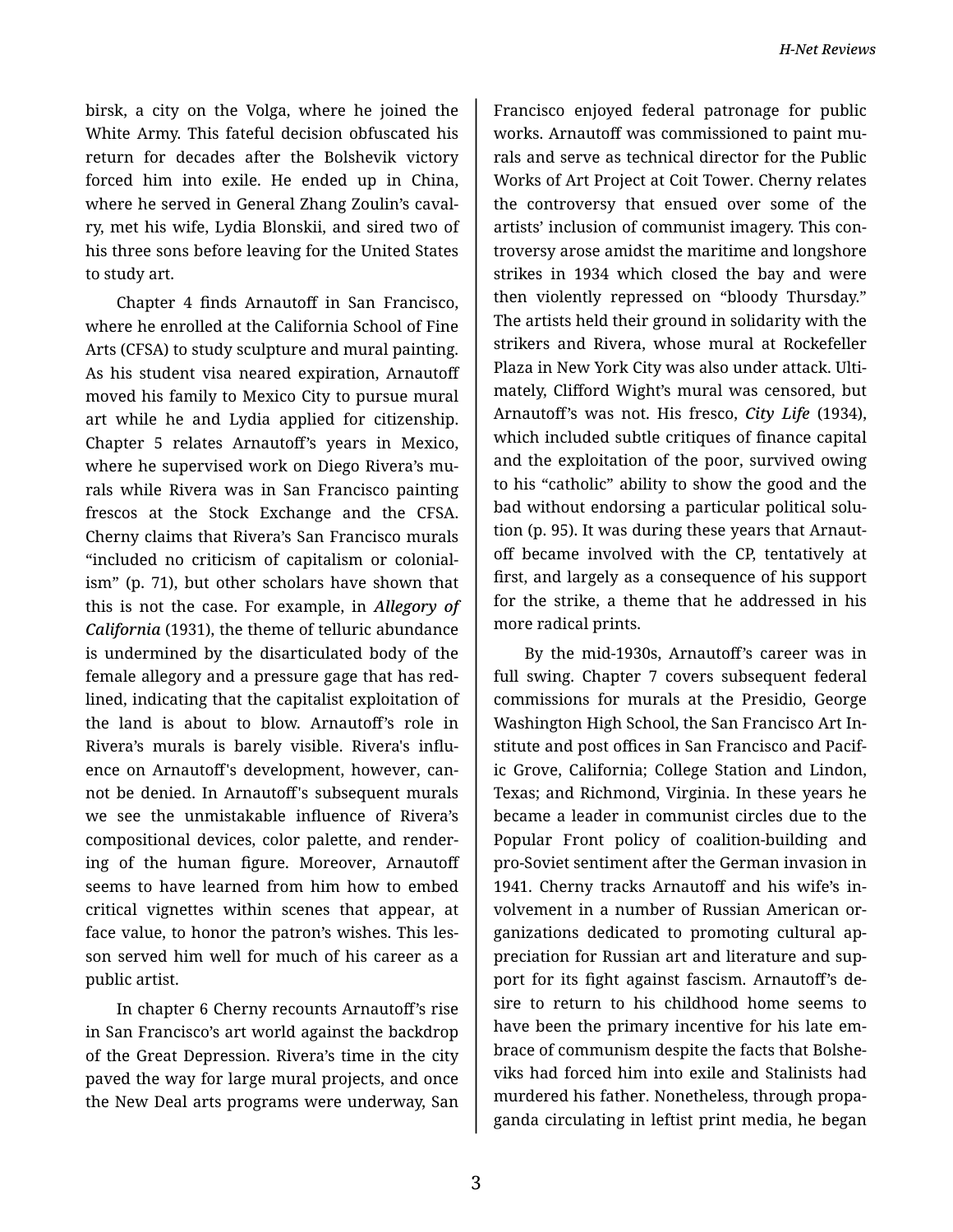to romanticize Soviet achievements and grew in‐ creasingly judgmental of American life.

Cherny's lucid analysis of this period illumi‐ nates not only Arnautoff's paradoxical embrace of the Soviet Union but also the growth of his eth‐ nonationalism, which developed as a conse‐ quence of exile. In chapters 8 and 9 Cherny tracks the slow demise of the Left during the Cold War, a period during which Arnautoff was classified by the FBI as a COMSAB ("communist with potential for sabotage") and restricted from travel. During these dark years he faced California's Unamerican Activities Committee (CUAC) for satirizing the red scare in a widely publicized print. During the trial he was repeatedly asked to confess his member‐ ship in the CP and threatened with the termina‐ tion of his contract at Stanford University. He pre‐ vailed, but this experience both confirmed his de‐ sire to emigrate and finally convinced Soviet au‐ thorities of his loyalty (they had denied his appli‐ cation twice).

The final chapter details Arnautoff's life in the Soviet Union, where he continued his career, remarried, and was reunited with surviving fami‐ ly. In these years, he drafted his autobiography while enjoying the perks of minor celebrity. He maintained his support for Soviet policy even as he relied on relatives in the United States for med‐ ication and supplies and even though it alienated him from his sons and brother. In the end, Cherny's biography is as much about the "politics of art" as it is the damages of war and the va‐ garies of exile.

Cherny's biography offers nuance to an other‐ wise reductive debate over Arnautoff's politics and art. But it will do little to dissuade protestors, who object to his mural's effects, not to the artist's intentions. And while Arnautoff was an ardent de‐ fender of expressive freedom against state censor‐ ship, it is difficult to know how he would respond to criticism from the very people he thought he was vindicating. What is certain is that his "catholic" strategy is no longer effective in an ur‐

ban environment that has slipped the control of San Francisco's elite.

Notes

[1]. Michele H. Bogart, "The Problem with Cancelling the Arnautoff Murals," *New York Re‐* view of Books Daily, September 16, 2019, [https://](https://www.nybooks.com/daily/2019/09/16/the-problem-with-canceling-the-arnautoff-murals/) [www.nybooks.com/daily/2019/09/16/the-problem](https://www.nybooks.com/daily/2019/09/16/the-problem-with-canceling-the-arnautoff-murals/)[with-canceling-the-arnauto](https://www.nybooks.com/daily/2019/09/16/the-problem-with-canceling-the-arnautoff-murals/)ff-murals/, accessed September 16, 2019.

[2]. Anthony Lee, *Painting on the Left: Diego Rivera, Radical Politics, and San Francisco's Pub‐ lic Murals* (Berkeley: University of California Press, 1999); Karol Ann Marling, *Wall-to-Wall America: A Cultural History of Post Office Murals in the Great Depression* (Minneapolis: University of Minnesota, 1982); Barbara Melosh, *Engender‐ ing Culture: Manhood and Womanhood in New Deal Public Art and Theater* (Washington, DC: Smithsonian Institution Press, 1991).